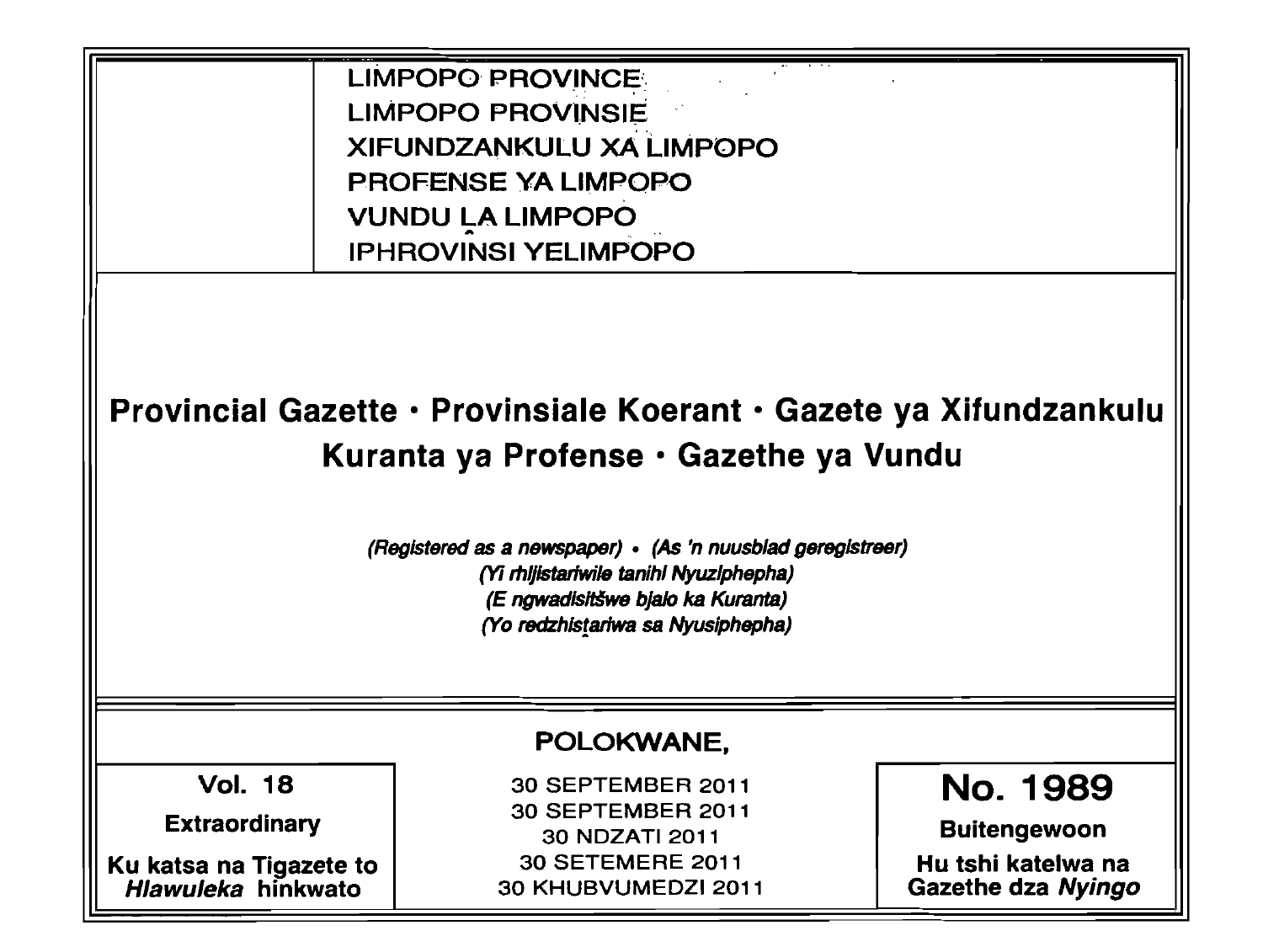#### IMPORTANT NOTICE

The Government Printing Works will not be held responsible for faxed documents not received due to errors on the fax machine or faxes received which are unclear or incomplete. Please be advised that an "OK" slip, received from a fax machine, will not be accepted as proof that documents were received by the GPW for printing. If documents are faxed to the GPW it will be the sender's responsibility to phone and confirm that the documents were received in good order.

Furthermore the Government Printing Works will also not be held responsible for cancellations and amendments which have not been done on original documents received from clients.

#### CONTENTS • INHOLID

| No. |                                                                                                               | No | Gazette<br>No. |
|-----|---------------------------------------------------------------------------------------------------------------|----|----------------|
|     | <b>GENERAL NOTICES</b>                                                                                        |    |                |
| 298 |                                                                                                               |    | 1989           |
| 299 | Local Government: Municipal Structures Act (117/1998): By-elections in Ward 1 of Greater Tzaneen Municipality |    | 1989           |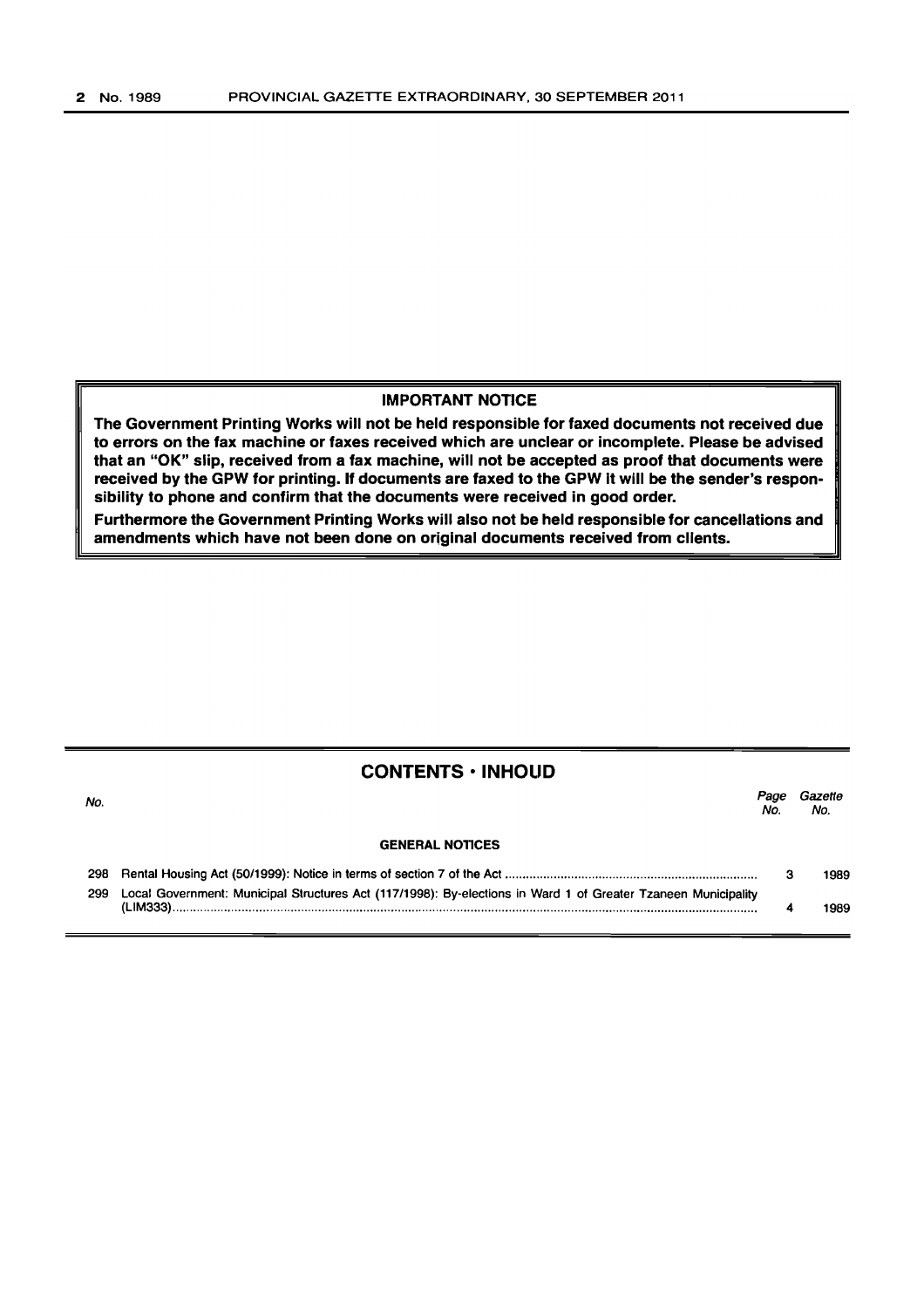# **GENERAL NOTICES**

#### **GENERAL NOTICE 298 OF 2011**



DEDARTMENT OF **CO-OPERATIVE GOVERNANCE. HUMAN SETTLEMENTS & TRADITIONAL AFFAIRS** 

### **LIMPOPO PROVINCIAL GOVERNMENT**

# NOTICE IN TERMS OF SECTION 7 OF THE RENTAL HOUSING ACT, 1999 (ACT 50 OF 1999)

I, Molapi Soviet Lekganyane, Member of the Executive Council responsible for Co-Operative Governance, Human Settlement and Traditional Affairs in Limpopo Province acting in terms of section 7 and 9 of the Rental Housing Act, 1999 (Act 50 of 1999 as amended) hereby establish a tribunal in the Province to be known as the Rental Housing Tribunal from 01 October 2011 to 30 September 2014 composing of:

- 1. Maboku Isaac Mangena
- 2. Nandu Cross Malumbete
- 3. Habib Abdool Carrim
- 4. Lamola Maphuti Justine
- 5. Mphahlele Annebella Makgetsi -

#### **Alternate Members**

- 1. Tinyiko Embros Hlakati
- 2. Mohlatlole Mashitane Phineas

**MOLAPI SOVIET LEKGANYANE** MEC FOR CO-OPERATIVE GOVERNANCE, HUMAN SETTLEMENT AND TRADITIONAL AFFAIRS

> 20 Rabe Street, POLOKWANE, 0700, Private Bag X9485, POLOKWANE, 0700 Tel: (015) 284 5000, Fax (015) 293 1520, Website: www.limpopo.coghsta.gov.za

> > フラバー ラショウショウ

Deputy Chairperson

Chairperson

- Member
- 
- Member
- Member